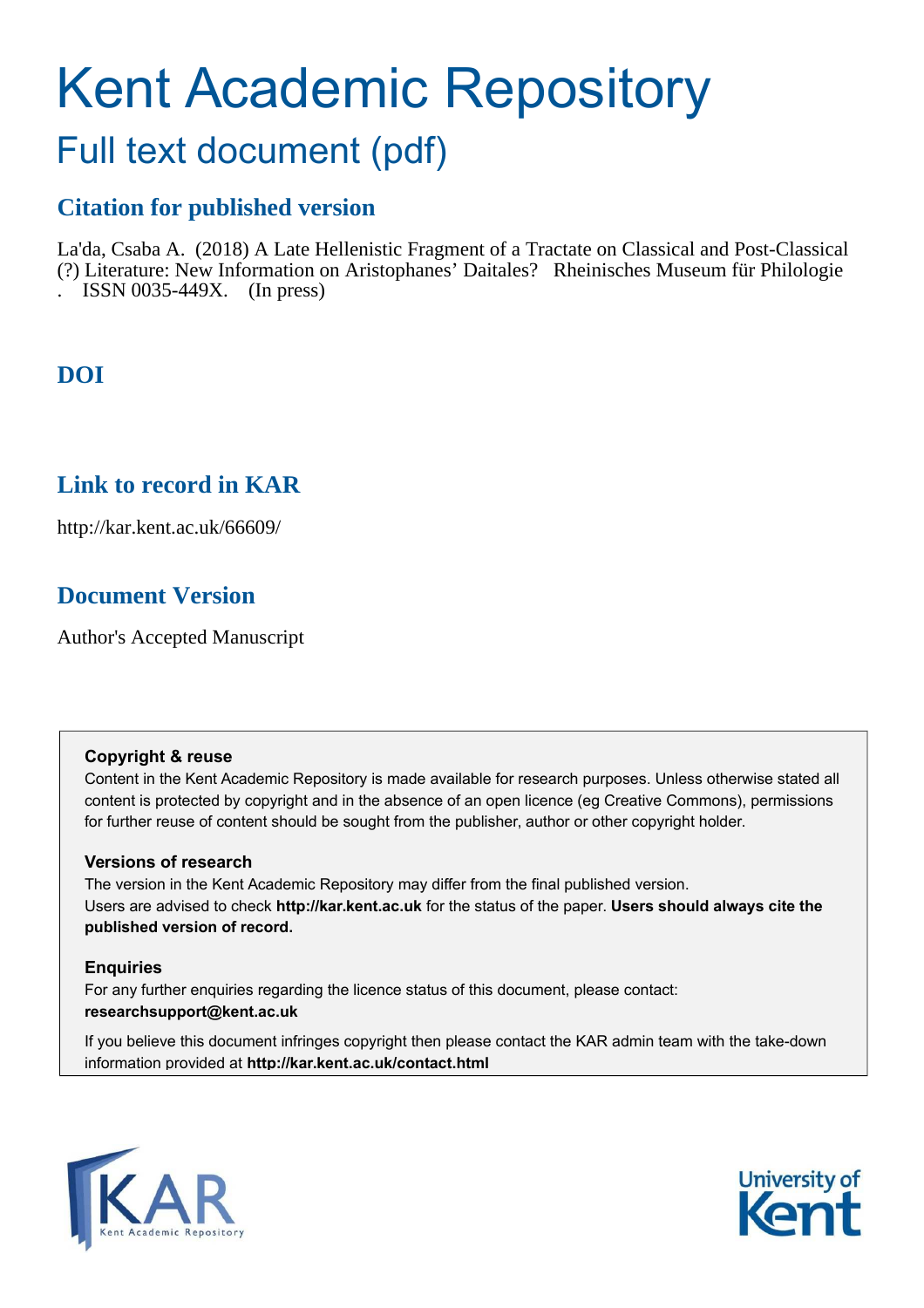#### A Late Hellenistic Fragment of a Tractate on Classical and Post-Classical (?) Literature: New Information on Aristophanes' *Daitales*? 1

#### by Csaba A. Láda – Amphilochios Papathomas

Papyri of Hellenistic date that discuss classical and postclassical literature are extremely rare. In this article, we offer the first edition of a fragment of a text from the second half of the Ptolemaic period that apparently discusses aspects of classical and perhaps also early Hellenistic dramatic literature as well as classical history. Although it seems more likely to us that we are dealing with a formal work, the possibility that this text is merely from private notes, which is suggested by the cursive handwriting, cannot be ruled out completely.

In what follows, we provide a papyrological description of the text, three possible interpretations for this work, a diplomatic transcription with a hypothetical reconstruction, an English translation and a detailed line-by-line commentary that reflects the three alternative interpretations we offer.

Our papyrus is a medium brown fragment, roughly the right half of which has a slightly lighter colour. The fragment contains the upper middle portion of a column of text without any margins on either side or at the bottom being preserved. The upper margin is 2.5 cm wide. This is well within the range common for literary texts, although closer to the lower end of the scale, and is more typical for informal and cursive texts; see W.A. Johnson, *Bookrolls and Scribes in Oxyrhynchus*, Toronto 2004, 77–82, 132– 135 and 185–200. Most of the surviving parts of lines 6 and 13 are left blank. This suggests that the text was divided into shorter sections. In this case, the shorter lines may be either the end of the last line of a section or the heading of a new section (see further below).

The papyrus is inscribed in black ink. The script runs against the fibres. The style of the handwriting may be defined as a semi-cursive documentary hand which writes fast and with a tendency to use abbreviations (for parallels, see our discussion of the dating below). Roughly in the middle of the column, there is a collesis of approximately 1.6 to 1.9 cm running parallel with the fibres and against the script on the verso and having a slightly darker colour than the right-hand portion of the fragment.

The papyrus sheet is broken on three sides and so we can only speculate about the width of the column. If our supplements in l. 1 and ll. 14–15 are correct, not much of the column is missing on either side. In addition to the loss of text on either side, another source of difficulty in calculating the width of the column is the frequent use of abbreviations by the scribe. If we assume that no words in the unpreserved parts of lines 14 and 15 were abbreviated, we estimate the width of the column to have been not much more than 7 cm: in l. 14, 3.9 cm of space contain 11 letters, meaning that for our proposed reconstruction of the line (18 letters in total) approximately 6.38 cm of space

<sup>&</sup>lt;sup>1</sup> Papyrological literature is abbreviated in accordance with the conventions laid down in J.F. Oates et al., *Checklist of Editions of Greek, Latin, Demotic, and Coptic Papyri, Ostraca and Tablets*, available at *<http://papyri.info/docs/checklist>*. However, in a small number of cases we use fuller abbreviations for the benefit of non-papyrologist readers. We would like to thank Professor Dr Bernhard Palme, Director of the Papyrus Collection of the Austrian National Library, for permission to publish this text. A. Papathomas wishes to thank the Austrian Science Foundation (FWF) for financial support for research on this papyrus. We are very grateful to Professors Peter J. Parsons and Bernhard Zimmermann for valuable comments on an earlier draft of this article. All dates are B.C.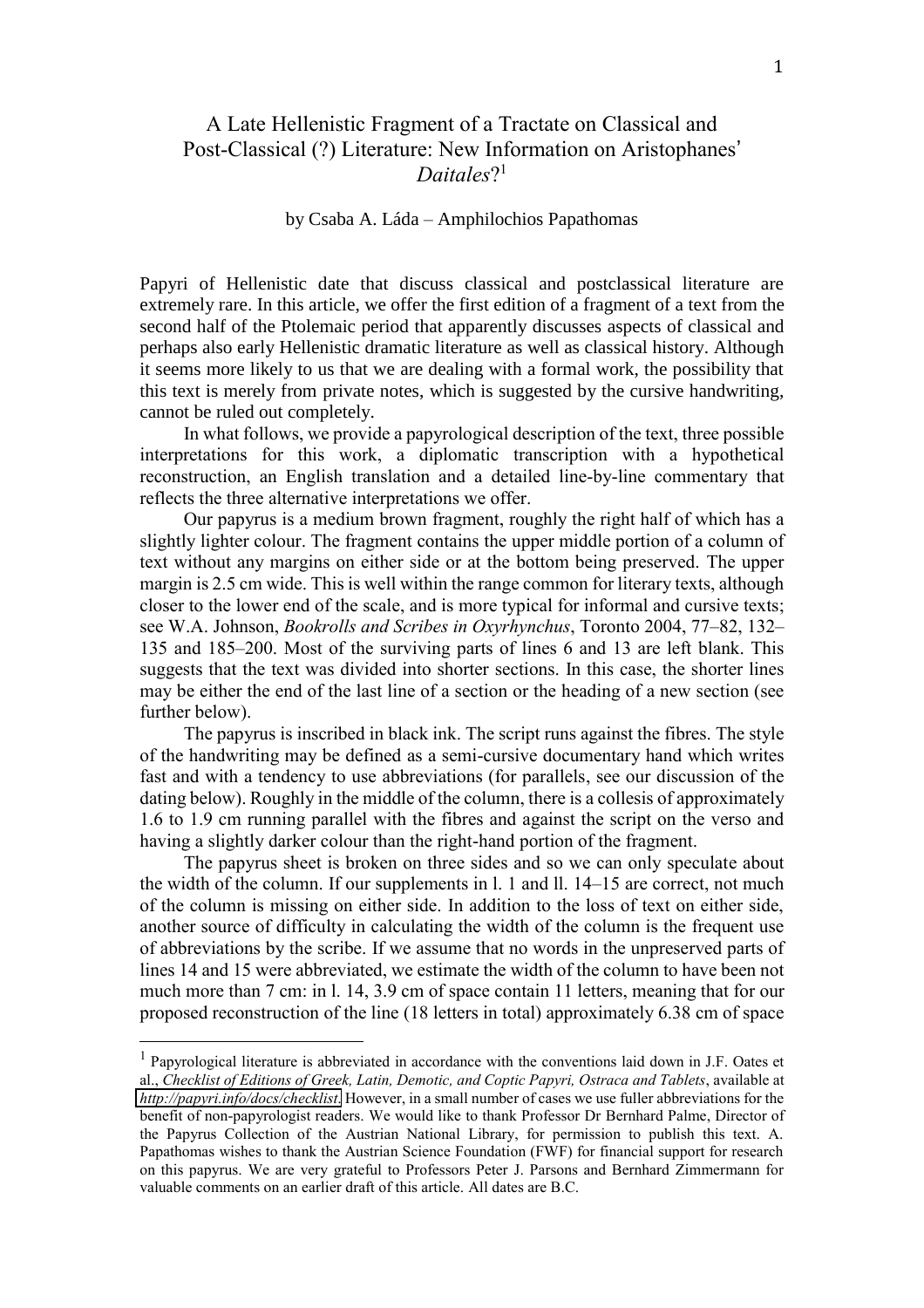2

would be required; in l. 15 3.9 cm of space contain 11 letters, meaning that for the proposed reconstruction (20 letters in total) 7.09 cm of space would be needed. According to the same method of calculation, 8.8 cm of space would be required for our reconstruction of line 1 (22 letters in total), which is significantly more than the space required for lines 14 and 15. This suggests that the word supplemented at the end of l. 1 was probably abbreviated; cf., for example, the abbreviations  $\eta y \omega v \sigma \mu \acute{\epsilon}(v \sigma \zeta)$  in l. 3 and ποιη(τής?) in l. 12. The abbreviation  $\kappa$ ωμω $\delta$ ο(ποιός) is an attractive supplement as it would yield 6.8 cm for the length of the whole line and as the scribe abbreviates words at a vowel (see also the commentaries on ll. 1 and 2 below). Our calculation that the width of the column was not much more than 7 cm is well within the expected range of column width for prose literary texts: see Johnson, *Bookrolls*, 66– 73, 100–108, 152–155, 162–174 and 208–212. However, we must bear in mind that our text is a late Ptolemaic informal copy written in a semi-cursive hand on the verso of a document and does not therefore necessarily conform to the conventions of formal literary papyri, which Johnson predominantly used to produce his statistics. In addition, we are fully aware of the difficulties involved in the reconstruction suggested above in that some lines could easily be expanded (see, for example, the commentary on ll. 14– 15 below) and that a narrower column would make it more difficult to reconstruct a continuous text rather than mere notes or a list.

Lines 6 and 13 are much shorter than the average width of the inscribed column and the writer leaves most of these lines blank. There are two possibilities for interpreting these short lines, either as the last words closing the sections or as short headings immediately preceding the entries that follow. In the latter case, the question whether these headings were marked by indentation or exdentation is impossible to answer because of the loss of the left-hand side of the sheet. The first possibility seems to be very slightly more likely to us for the following reason: in the preserved part of the text we seem to be dealing with two sections of similar length (section 1: ll. 1–6, and section 2: 11.  $7-13$ ) and the beginning of a third section. The upper margin seems to suggest that l. 1 is the beginning of a section and this section has no title as one would expect on the latter hypothesis.

The dating is based on two considerations. First, this text was written on the verso of a document, a piece of official correspondence, published a few years ago as *Corpus Papyrorum Raineri* XXVIII 13, which is dated to the "mid- to late II century BC (120/119?)" on both paleographical and internal criteria. As with most versos, we are assuming that the verso of our papyrus was inscribed subsequently to the recto after a relatively short period of time, as the paleography of our text suggests. Secondly, the parallels to this hand point towards the late second century and the first half of the first century B.C.; cf. *Sammelbuch* XIV 11626 (= P.Med. 31 = R. Seider, *Pal‰ographie der griechischen Papyri*, Vol. III.1: *Text. Erster Teil. Urkundenschrift* I, Stuttgart 1990, II Abb. 85, pp. 344–345; 125 B.C.) and *Papiri greci e latini* X 1097 (= R. Seider, ibid*.*, II Abb. 108, pp. 402–403; 54/53 B.C.). If the supplement and identification of Menander with the most famous exponent of Attic New Comedy and the identification of Timotheos with one of the two Athenian comedy writers is correct (see further below), then our text is only about two centuries, perhaps even less, later than some of the authors it discusses.

There are no internal indications as to the provenance in the text of the recto. However, H. Loebenstein offers the information that inventory numbers G 13000– 15999 of the Papyrus Collection of the Austrian National Library originate from the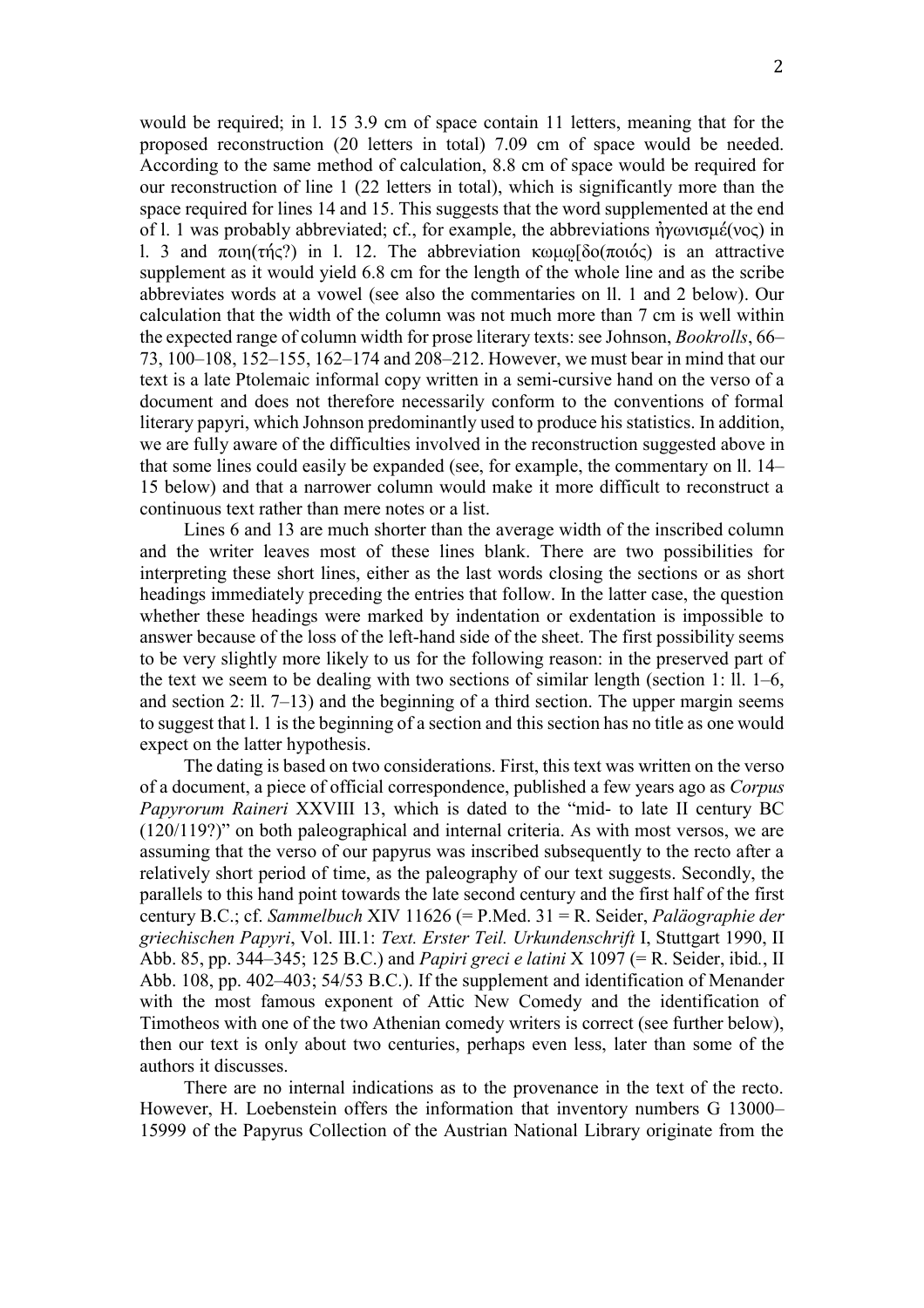Hermopolite nome<sup>2</sup>. In addition, Wessely's handwritten catalogue states clearly that the papyrus comes from Hermupolis Magna. Although in some cases the information provided by Loebenstein and Wessely has turned out to be incorrect<sup>3</sup>, the nature of our text suggests an urban centre with sophisticated Greek culture as its provenance. Given these pieces of information, the capital of the Hermopolite nome appears to be the most likely place of origin for our text.

P. Vindob. G 14990 verso  $16 \times 5.9$  cm mid-II to mid-I c. BC<br>Provenance unknown (Hermupolis Magna?) plate  $\Box$ Provenance unknown (Hermupolis Magna?)

#### Diplomatic transcription

|    | <b>στοφανης κωμω</b> [                                     |
|----|------------------------------------------------------------|
| 2  | <b>[υτερονληναια</b>                                       |
| 3  | ] νηγωνισμ <sup>ε</sup> vac. [                             |
| 4  | [ cκωμωδιανποιητ <sub>[</sub>                              |
| 5  | $\alpha$ <sub>τ.</sub> δυοδα <sub></sub> [                 |
| 6  | $\int$ c vac.                                              |
| 7  | ] cωφρ <sup>ω</sup> ηνμ <sup>ε</sup> [                     |
| 8  | ]ανδρος ονειδι [                                           |
| 9  | ]αιπροτερονην[                                             |
| 10 | ] νεις φρεαρεμ[                                            |
| 11 | ] αος οεπιτροπευω[                                         |
| 12 | $\lceil$ τιμοθεος οποι <sup>η</sup> [                      |
| 13 | $\int$ at vac.                                             |
| 14 | $\left \epsilon v^n \right $ or $\alpha v \sigma \alpha v$ |
| 15 | <b>σιλεως επιτρ[</b>                                       |
| 16 | $\left.\right]$ . $\left.\epsilon\right.\right.^{\omega}$  |
|    |                                                            |

Hypothetical reconstruction

|    | $\lceil \text{Ap} \rceil$ στοφάνης κωμω $\lceil \delta$ ο(ποιὸς?) |
|----|-------------------------------------------------------------------|
|    | [δε]ύτερον Λήναια [                                               |
|    | [c. 3?] ν ήγωνισμέ(νος) [                                         |
|    | [c. 3?] $\zeta$ κωμωδίαν ποιητ[                                   |
| 5  | [ c. 3? ] νατ δύο δα                                              |
| 6  | $\lceil c. 3? \rceil$ $\zeta$ .                                   |
|    | [c. 3?] σώφρω(v) ην μ ε() [                                       |
| 8  | [c. 3? ] ανδρος όνειδι [                                          |
| 9  | [c. 3? ]αι πρότερον ην [                                          |
| 10 | [c. 3?] ν είς φρέαρ έμ[                                           |
| 11 | [c. 3?] αος δ έπιτροπεύω[ν                                        |
| 12 | [c. 3? ] Τιμόθεος ο ποιη(της?) [                                  |

<sup>&</sup>lt;sup>2</sup> H. Loebenstein, *Vom "Papyrus Erzherzog Rainer" zur Papyrussammlung der Österreichischen Nationalbibliothek. 100 Jahre Sammeln, Bewahren, Edieren*, in *Festschrift zum 100-j‰hrigen Bestehen*  der Papyrussammlung der Österreichischen Nationalbibliothek, Papyrus Erzherzog Rainer, pp. 3–39 (esp. 21).

<sup>3</sup> See, for example, *Corpus Papyrorum Raineri* XXV p. X and 2–3.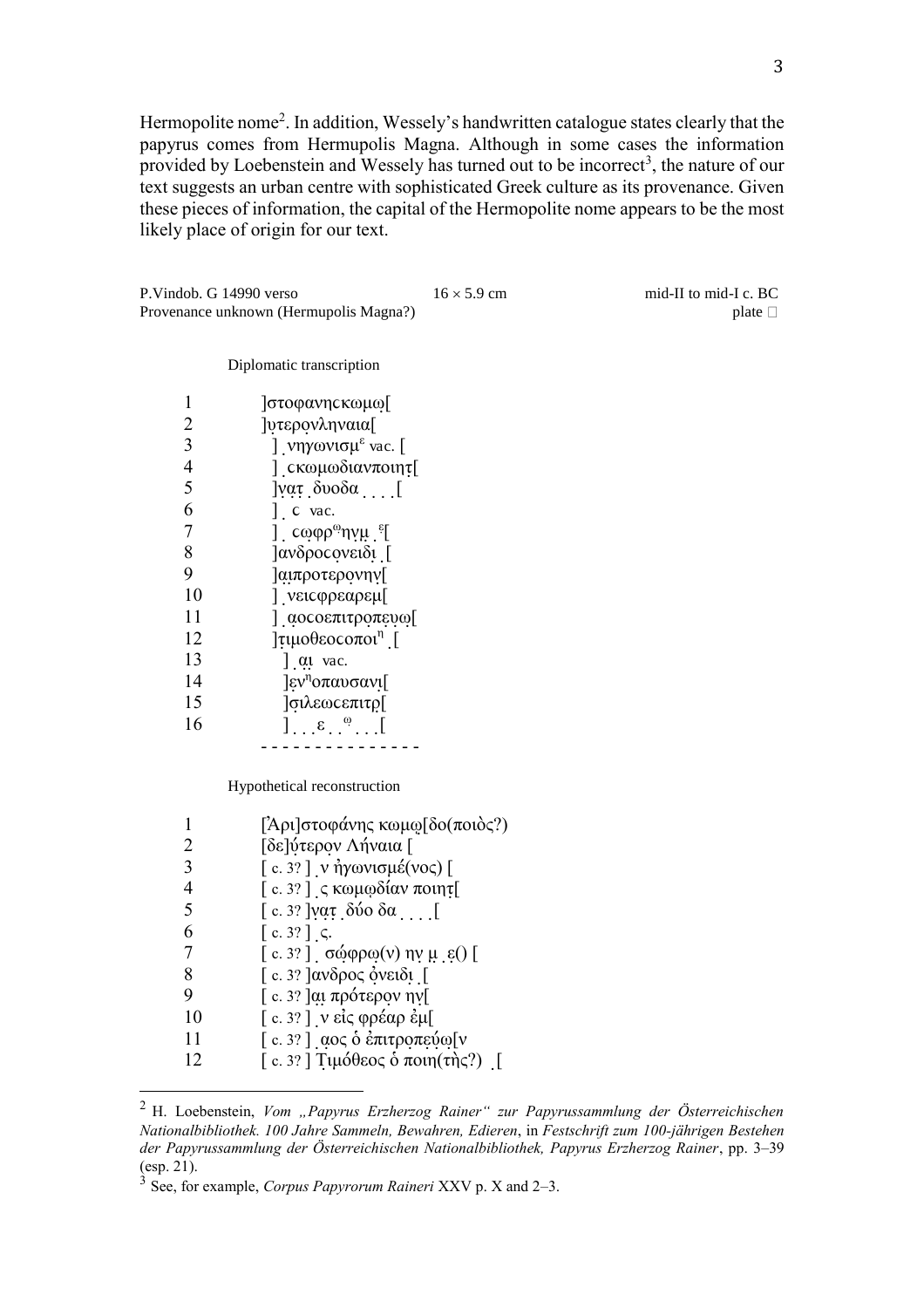|    | $\lceil c. 4? \rceil$ at.           |
|----|-------------------------------------|
| 14 | [Κλεομ]ένη(ς), ο Παυσανί[ου         |
| 15 | [τού βα]σιλέως επίτρ[οπος           |
| 16 | [c. 5? ] $\dot{\epsilon}$ δήω(σεν?) |
|    |                                     |

"Aristophanes, comedy writer  $(?) \dots$  second / for the second time  $(?) \dots$  Lenaia ... having competed  $\ldots$  comedy  $\ldots$  poet (?)  $\ldots$  two  $\ldots$  virtuous / Sophron  $\ldots$  unmanly / Menander  $\ldots$  reproach (?)  $\ldots$  earlier  $\ldots$  into a well  $\ldots$  -aos being the guardian  $\ldots$ Timotheos, the poet (?) ... Kleomenes, the guardian of King Pausanias ... ravaged (?)"

As our text is short and highly fragmentary, it allows a variety of interpretations and supplements. One possibility (A) is that the preserved part of the text comes from a literary treatise mentioning a number of famous stage authors: Aristophanes of Athens and a poet called Timotheos, and probably also Menander of Athens and Sophron of Syracuse. Whilst Aristophenes' identification in the text is beyond any doubt, there is some uncertainty about the identification of the other three. There are at least three candidates for the identification of Timotheos: Timotheos of Miletus, who died towards the middle of the fourth century B.C. (some time between 366/5 and 357/6 according to the Marmor Parium, FGrHist 239 A 76), Timotheos of Athens, a representative of the Middle Comedy, to whom the Suda (test. 1 K.-A.) attributes four titles<sup>4</sup>, and, finally, the Attic comedy writer Timotheos who achieved second prize at the Dionysia of perhaps 192 B.C. (Timoth. II test. 1 K.-A.).<sup>5</sup> Further, the first half of Menanders' (?) name is lost in a lacuna. Although the context could suggest that we are dealing with the most famous exponent of Attic New Comedy here, a different reconstruction of this personal name cannot be ruled out completely. On this general hypothesis (A) the identification of Sophron seems to be more certain. There appears to be only one author with this name known from the history of Greek literature: Sophron of Syracuse, a contemporary of Euripides, who was the main exponent of the so-called Syracusan mime and who lived in the second half of the fifth century B.C. Despite the various possible identifications for Timotheos and Menander (?), the majority of indications seems to suggest that this treatise discussed comedy and mime writers specifically. If this inference is correct, then either of the two Athenian comedy writers is more likely to have been meant here than their Milesian namesake. However, at the end of the preserved part of the papyrus, we also find references to two famous Spartan characters of Greek history of the second half of the fifth and the beginning of the fourth century B.C. This suggests that our text did not discuss comedy and mime exclusively.

Another possibility (B) would be to assume that we are dealing with a fragment of a literary treatise or, more specifically, with a biography of authors. Our dating of the papyrus would make the text an early example of literary biography. A common theme running through such a work that could bring together Aristophanes, Menander and Timotheos in this fragment could be criticism (cf. l. 8:  $\delta$ νειδι [) of various aspects of their early works. Literary criticism and reproach as a literary theme in general are,

<sup>&</sup>lt;sup>4</sup> Suda T 619: Τιμόθεος, Ἀθηναῖος, κωμικὸς τῆς μέσης κωμφδίας. τῶν δραμάτων αὐτοῦ ἦν Πύκτης, Παρακαταθήκη, Μεταβαλλόμενος ἢ Μεταφερόμενος. και Κυνάριον Τιμοθέου δραμα, ώς φησιν  $\lambda$ θήναιος έν τοις αύτοις αύτου. See also W.G. Arnott in G.W. Dobrov (ed.), *Brill's Companion to the Study of Greek Comedy*, Leiden, Boston 2010, 296.

<sup>5</sup> See H.-G. Nesselrath, *Der Neue Pauly*, Vol. 12 (2002) 599 s.v. 9.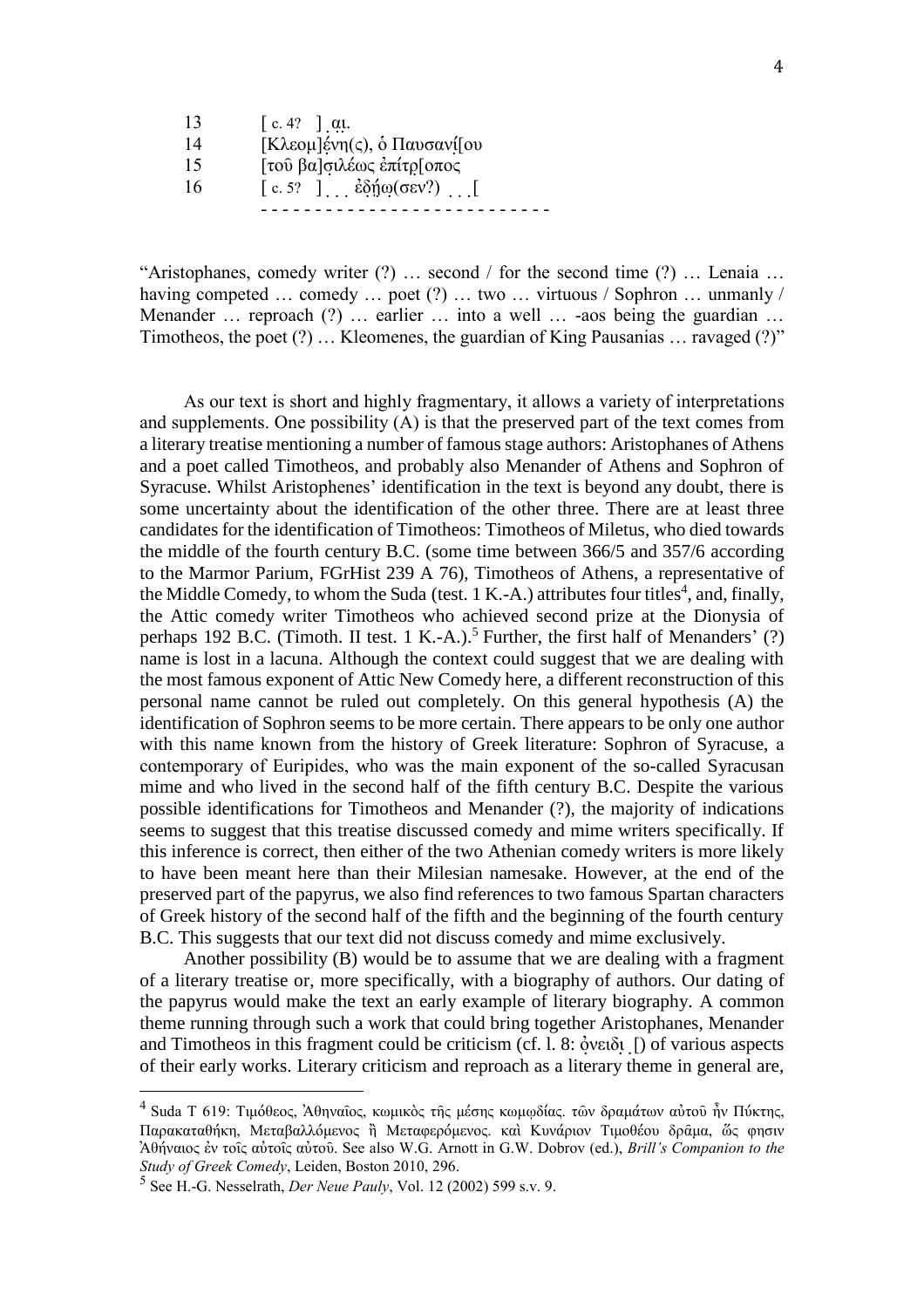of course, very well attested in Greek antiquity<sup>6</sup>. We know that Aristophanes was criticised and even prosecuted for his attacks on Cleon in the Babylonians (nevertheless, he continued his attacks on him in Knights –  $\delta \epsilon$ ]ύτερον in l. 2 might refer to this). It further seems possible that Menander was criticised in our fragment because of his use of the topos of falling into a well in his earliest surviving comedy Dyscolus (on this topos, which occurs in numerous other examples of New Comedy, see further the commentary on l. 10). Finally, it fits the theme of criticism that Timotheos writes in his Persians that in Sparta he was reproached for his musical innovations (Pers. 206–212: δ γάρ μ' εὐγενέτας μακραί ων Σπάρτας μέγας ἁγεμὼν | βρύων ἄνθεσιν ἥβας | δονεῖ λαὸς ἐπιφλέγων | ἐλα̂ι τ' αἴθοπι μώμωι, | ὅτι παλαιοτέραν νέοις ύμνοις μούσαν άτιμω).

The third alternative (C), which the majority of indications seems to favour, is to assume that the arrangement of the text is chronological and that we are dealing with an early example of the well-known genre of *Zeittafel* (cf. the Marmor Parium, for instance). There are two indications that suggest that the preserved part of the text dealt with the year 427 B.C., providing important literary and historical information about this year. First, we know that Cleomenes (l. 14) led the Peloponnesian invasion of Attica in summer 427 B.C. Secondly, in this year Aristophanes' first play, the *Daitales*, won second prize<sup>7</sup>, to which [δε] νίτερον in line 2 could refer. We further know that Aristophanes and Timotheos the lyric poet were near contemporaries, which fits in well with the assumption of a chronological arrangement for this text. If these conclusions are indeed correct, then our text supplies important new information (a) for the plot of *Daitales* and (b) for the life or, more specifically, the literary career of Timotheos in the year 427 B.C. As to the plot of *Daitales*, we know that the play involved two youths, one σώφρων, the other καταπύγων, as Aristophanes himself writes (Clouds, 529: δ  $\sigma\omega$  $\varphi\omega$  τε  $\chi\dot{\omega}$  καταπύγ $\omega$  = test. vi). In this case,  $\dot{\varphi}$ νειδι [ in l. 8 could refer to criticism of the dissolute young man and  $\frac{\partial w}{\partial q}$  might be reconstructed as  $\frac{\partial w}{\partial q}$   $\frac{\partial w}{\partial q}$  in reference to him. A tempting possibility for the reconstruction of this part could be that the σώφρων is praised whereas the dissolute youth ως ἄν|ανδρος ὀνειδίζ[εται. Lines 9– 11 would then offer entirely new information about the plot of *Daitales*, including the information that a well and an *epitropos* (?) played some role in the comedy. Although the hypothesis that lines 1–11 concern Aristophanes' *Daitales* seems at first sight to be undermined by the shortness of line 6, this is not necessarily the case as the short line may merely end one subsection on the same topic and the following line may start a new subsection offering new information, for example, on the plot of the play. In addition, the letter-string  $\sigma \omega \varphi \rho \omega v$  does not begin the line, as might be expected if it were a poet's name starting a new entry. As to the life of Timotheos, it is likely that his victory over Phrynis (PMG 802), presumably at Athens, and the first performance of his *Persians*, both only approximately dated, represented peaks of his poetic career.<sup>8</sup> As the approximate date of the *Persians* is too late, it would not be impossible that his victory over Phrynis is what is mentioned in this passage. If Timotheos was a young

<sup>&</sup>lt;sup>6</sup> See, for example, Thucydides and Plutarch on Herodotus or the general literary trope of criticism of women; cf. Stobaeus, 4.22g.

<sup>7</sup> See test. iv (= fr. 590, 3-5 = P. Oxy. 2737, Fr. I, col. i 3-5):  $\frac{\partial \pi}{\partial \lambda}$  Διοτίμου, έφ' ού [πρῶτ]ον οί Αριστοφάνους *[Δαιτ]αλεῖς ἐδιδάχθησαν*; v (Anon., De com. [Proleg. de com. III] 38 p. 9 Kost.): ἐδίδαξε δὲ (sc. Ἀριστοφάνης, test. 4,7) πρῶτος ἐπὶ ἄρχοντος Διοτίμου διὰ Καλλιστράτου and vi: Schol. (REMNp) Nub. 529b: ἄριστ' ήκουσάτην: άντι του ηὐδοκίμησαν. οὐ γὰρ τότε ἐνίκησε, δεύτερος δε ἐκρίθη ἐν τωι δράματι.

<sup>8</sup> On Phrynis, see J. H. Hordern, *The Fragments of Timotheus of Miletus*, Oxford 2002, 4, 7, 34, 259– 260.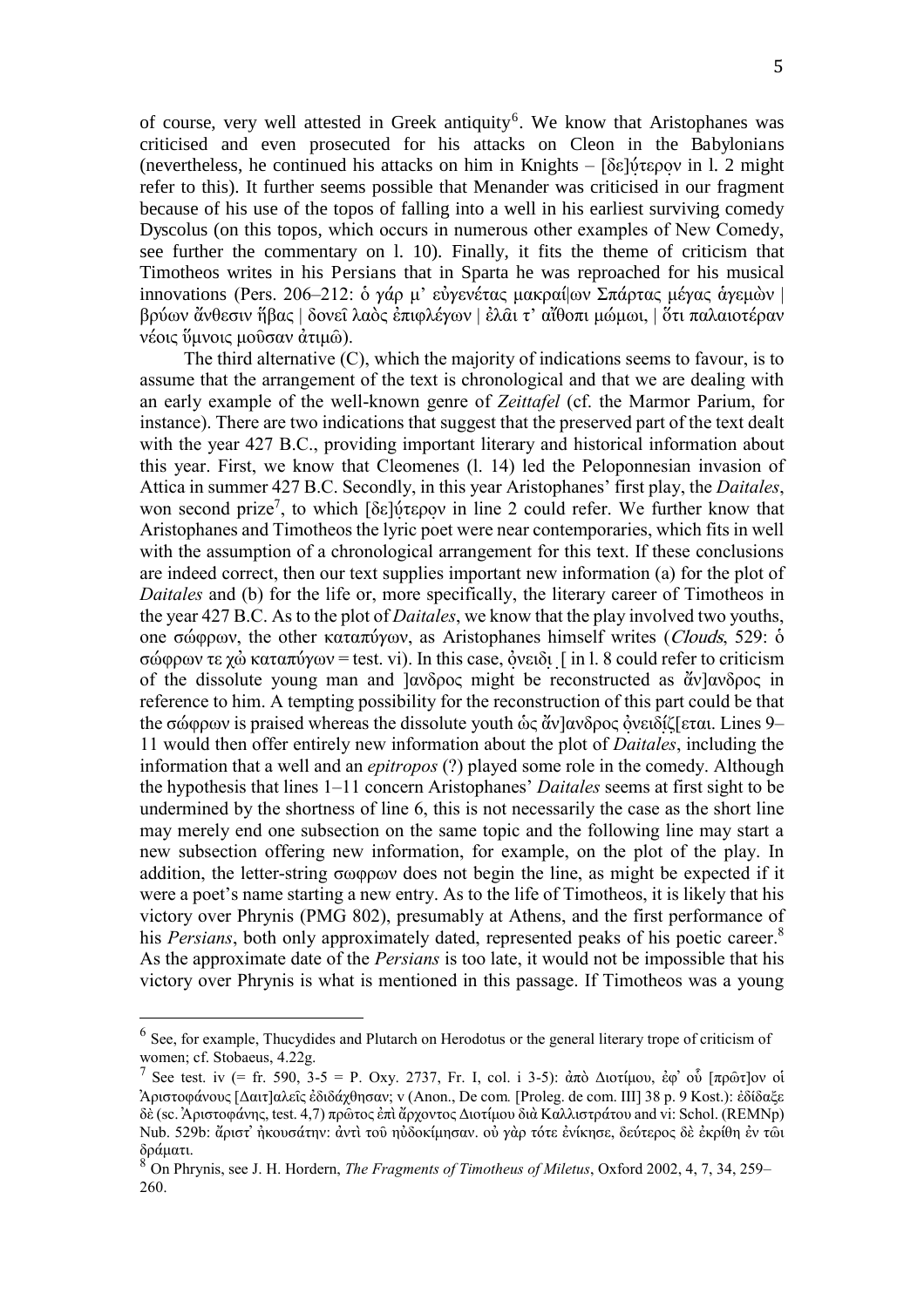man and Phrynis was old by that time, 427 B.C. does seem possible for the date of this contest.

An alternative interpretation of lines 7–11 within the overall framework of a chronological arrangement would be to assume that these four lines refer to Sophron the mime writer and to Menander the playwright. Then  $\delta$  vertically 1 could refer to some criticism of Menander. A wide range of grounds for criticism of Menander could be considered including the motif of falling into a well already mentioned above (see B) and his mixing in his language of Attic Greek and Hellenistic Koine elements<sup>9</sup>. In this case, line 10 could refer to Knemon in *Dyscolus* and might be reconstructed as Κνήμ]ων (or  $\gamma \xi$ ρ]ων) είς φρέαρ έμ[πεσών.

#### Commentary

1 [Άρι] στοφάνης κωμω [δο(ποιός?): For the supplement and the proposed abbreviation, see the introduction above. However, if we assume a wider column, a broader range of possibilities for the supplement offer themselves, such as ΓΑριΙστοφάνης κωμωΓδίαν εδίδαξε οι εισήνανε.

For the word κωμωδοποιός used in reference to Aristophanes, see *Chronicon Paschale* p. 319,8: ... καὶ Σύμμαχος καὶ Ἀριστοφάνης κωμωδοποιὸς ἐγνωρίζοντο κτλ. For the supplement and the proposed abbreviation, see, in addition to the introduction above, the commentary on l. 2 below. The word κωμωδός employed in reference to comic poets appears to be Roman period usage  $(LSJ<sup>9</sup>$  s.v. 3) and is therefore unlikely here.

2 [δε]ύτερον: [πρ]ότερον cannot be ruled out completely, but [δε]ύτερον is preferable palaeographically. Further, the reading of the penultimate letter is uncertain. The area is damaged and the remaining traces seem to be compatible with either an o or an  $\alpha$ . If we assume that the traces to the right of the narrow vertical break in the sheet are alien ink imprinted on this surface from elsewhere, then an o seems to be preferable. But if we assume that these traces belonged to the letter originally, then the reading of an  $\alpha$  is possible. However, this would be a rather small  $\alpha$  and the way the scribe writes the letter combination  $\alpha v$  at the end of the word  $\kappa \omega \mu \omega \delta \alpha v$  in l. 4 is entirely different. If indeed we should read an  $\alpha$  here, the suggested supplement at the end of l. 1 would need to be changed to a feminine noun such as  $\kappa \omega \omega$  to agree with  $\delta \epsilon$  variance to be changed to a feminine noun such as  $\kappa \omega \omega$ The supplement  $\kappa \omega \mu \omega \delta \acute{a} \alpha \nu$  would agree well with the hypothetical column width reconstructed in the introduction. This supplement would require a verb or a participle, which may have stood at the end of l. 2 or at the beginning of l. 3. It is tempting to consider a form of the verb  $\epsilon i \sigma \acute{\alpha} \gamma \omega$ , which is well attested in dramatic contexts. However, such a construction would raise a number of problems, for example, the lack of a preposition before Λήναια or the asyndeton before ήγωνισμέ(νος).

Theoretically, there seem to be three ways of understanding this line: (1) that Aristophanes took the second prize at a festival, which could be either the Lenaia (*Daitales*?, 427; *Wasps*, 422) or probably the City Dionysia (cf. *Pax*, 421; *Birds*, 414), in which case we would need to assume the loss of a reference to the festival concerned in the unpreserved part of line 1; (2) that he was successful at the Lenaia for the second time (*Knights*?, 424); or (3), perhaps least likely, that the second version of a comedy by Aristophanes is mentioned here (e.g. Αἰολοσίκων δεύτερος and Πλοῦτος δεύτερος).

If our reconstruction of the column width is correct (see the introduction above),

 $9$  See Men. Test. 119 K.-A.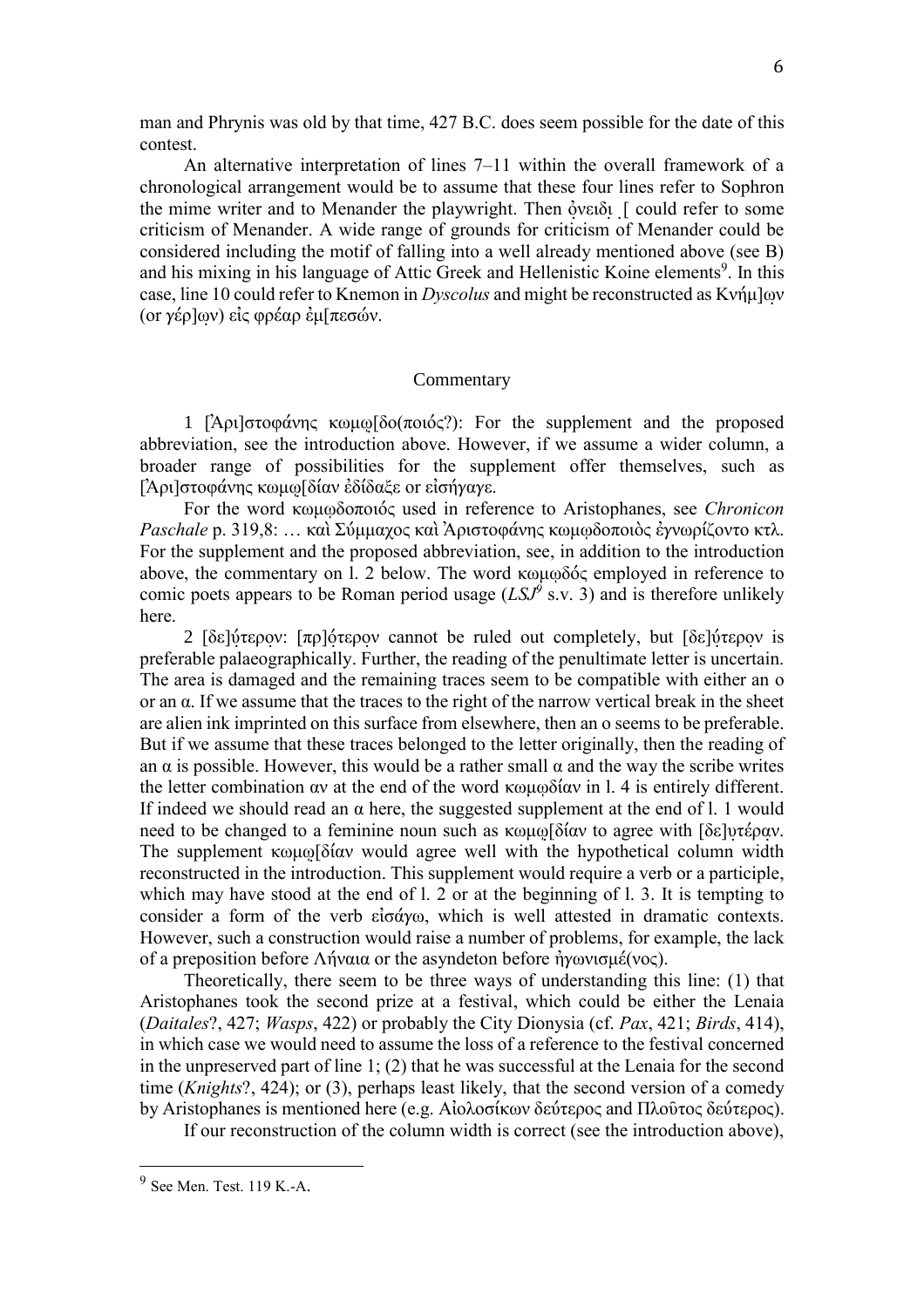the lack of space available to supplement a noun to go with  $\delta \varepsilon$ |  $\psi$ τερον seems to favour the second possibility. Aristophanes won the dramatic contest at the Lenaia at least three times (*Acharnes*, 425; *Knights,* 424; *Frogs*, 405), possibly four (*Proagon*?, 422). On one or possibly two occasions he came second at the Lenaia, with the *Wasps* and the *Daitales*, which interpretation seems to be favoured by hypothesis C (see the introduction). For Aristophanes' record at the Lenaia, see H.-G. Nesselrath, *Der Neue Pauly*, Vol. 1 (1996) 1122–30 s.v. 3 (esp. 1123); B. Zimmermann, *Die griechische Komˆdie*, Frankfurt am Main 2006, 61–62; id. (ed., with assistance from A. Schlichtmann), *Handbuch der griechischen Literatur der Antike* 1*. Die Literatur der archaischen und klassischen Zeit* (Handbuch der Altertumswissenschaft, Abt. 7.1), Munich 2011, 767, 769, 770, 772, 775, 778 and Z.P. Biles, *Aristophanes and the Poetics of Competition*, Cambridge 2011, 120–21.

 $Λήναια$ : The diagonal stroke of the second  $α$  is slightly prolonged to the right, which could be due to the fact that this is the last letter of the word or it might indicate that a break follows. On this Athenian festival, at which both comedies and tragedies were performed by the 430s at the latest, see e.g. A. W. Pickard-Cambridge, *The Dramatic Festivals of Athens*, second edition revised by J. Gould and D. M. Lewis, reissued with supplement and corrections, Oxford 1988, 25-42 and 359-361.

3 [c. 3?] v: The supplement  $\delta t d \dot{\alpha}$  |  $\dot{\alpha} \lambda \lambda \omega v$  might at first sight seem to be tempting here (cf. test. vi. Tzetz.) but the trace between the edge of the lacuna and the first  $\nu$  does not appear to be compatible with it; cf. the letter combination  $\omega v$  in the following word. In addition, see *Daet*. test. v where only Kallistratos is named as Aristophanes' collaborator on the production of the piece.

 $\eta$   $\gamma$   $\omega$  $\upsilon$   $\upsilon$   $\upsilon$   $\upsilon$  =  $\upsilon$  and  $\upsilon$  an empty space follows, which could indicate either that the text of the entry ended here or that the writer deliberately left a blank space for the purpose of punctuation.

 $4 \pi$ οιητ[: A τ is more likely palaeographically than a σ.

5 ]νατ δύο: A small letter such as an α or an o may have been lost in the narrow lacuna between the  $\tau$  and the  $\delta$ . Might  $\delta$  *i* and the two youths who figured in *Daitales* and who might be described in lines 7-8 below (see the introduction above and the line commentary below)?

 $\delta \alpha$  . [ : The traces after the  $\alpha$  are damaged and difficult to interpret. The first letter after the  $\alpha$  could be either a v or, more likely, an  $\iota$  followed possibly by an  $\iota$ . In the latter case we might consider words such as  $\delta \alpha i \varsigma$  and  $\delta \alpha i \omega$ . In the first case, a form of a word such as δανείζω, δάνειον, δανειστής *vel sim*. appears to be possible. These words seem to suit what we know about the plot of *Daitales*.

7 Only the right-hand side edge of the first letter survives. It has a round shape suggesting a large o, the head of a  $\rho$  or of a  $\varphi$ . Above the line we can see a thin horizontal stroke rising slightly to the right. If this was a letter, we might interpret these traces as the genitival ending -ov.

 $\sigma \omega$  $\omega$ (v): This word is either an adjective ( $\sigma \omega$  $\omega$  $\omega$ ) or a personal name (Σώφρων); cf. the general introduction above (C and A respectively). On Sophron of Syracuse, see, for example, *PCG* I 187-253; A. Kˆrte, *RE*, Vol. 3A.1 (1927) 1100–04; W.D. Furley, *Der Neue Pauly*, Vol. 11 (2001) 736–37 s.v. 1; Zimmermann, *Handbuch*, 666–670 and the short remarks by K. Bosher in M. Revermann (ed.), *The Cambridge Companion to Greek Comedy*, Cambridge 2014, 89, together with the earlier literature cited in these works.

 $\eta v \mu \varepsilon$ () [ : At the end of the preserved part of the line, we prefer to read an  $\varepsilon$ written with two strokes rather than a lunate c raised above the line in abbreviation, as its shape is similar to the raised  $\varepsilon$  at the end of l. 3 and as the scribe tends to abbreviate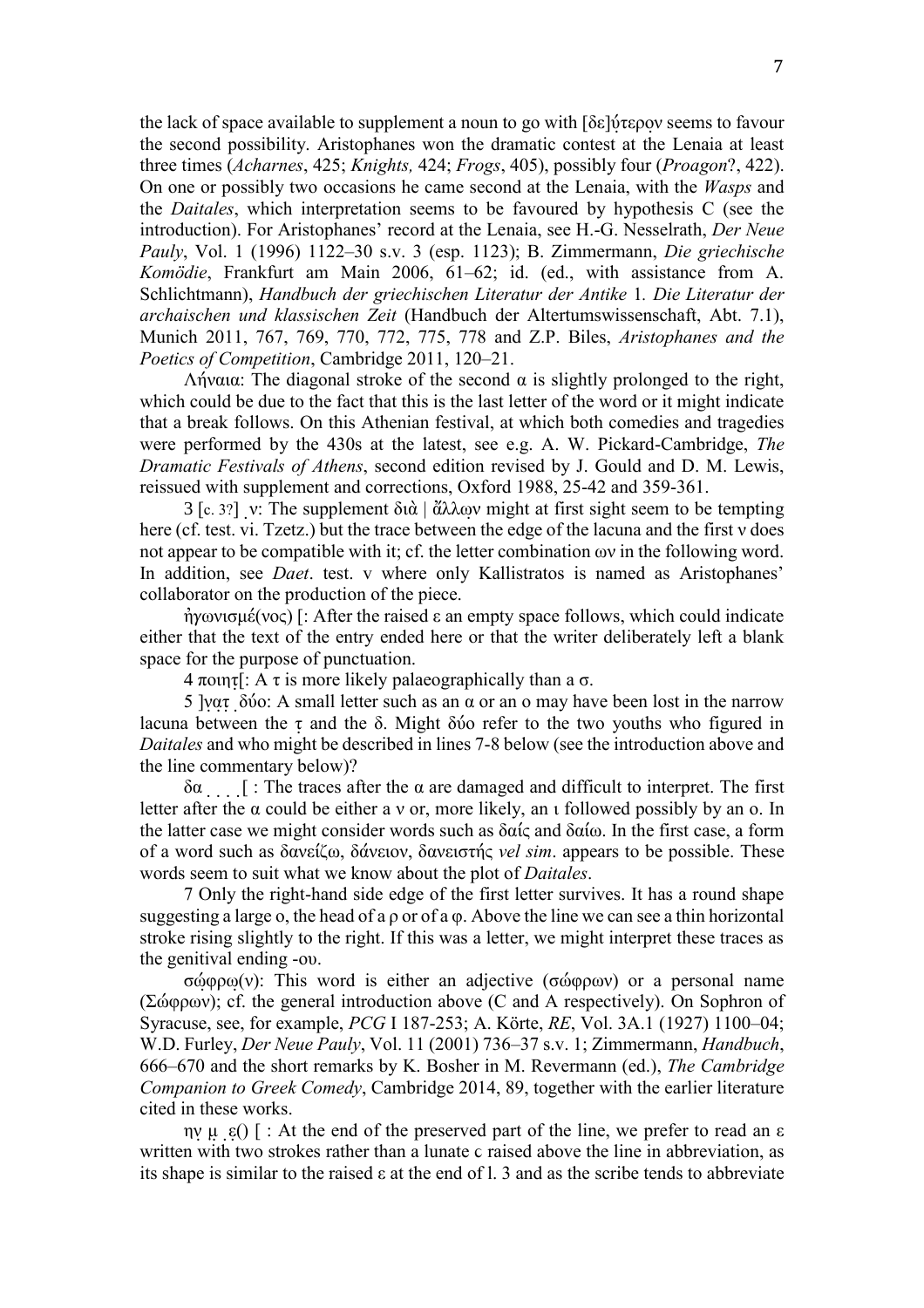words at a vowel (ll. 3, 12, 14). Since no Greek word starts with the letters  $\eta \nu \mu$ -, it seems probable to us that the first two letters should be understood as  $\hat{\eta}$  or, less likely,  $as  $\tilde{h}v$ .$ 

8 [c. 3? ]ανδρος: This word may be supplemented either as an adjective ( $[αν]ανδρος$ ) or as a personal name ( $[Mεν]ανδρος$ ); cf. the introduction above. A third possibility would be the supplement  $[τoô]$  ἀνδρός. If we assume a personal name here, the most likely supplement is  $[M \circ \phi \circ \phi]$  and  $\phi$ , suggested by the mention of Aristophanes, Timotheos and, possibly, Sophron in our text. Menandros (fr. 32) and Sophron (fr. 169) are mentioned together in Zenob. Ath. I 58 and vulg. II 17: Αληθέστερα τῶν ἐπὶ Σάγρα: ταύτης μέμνηται Μένανδρος καὶ Σώφρων καὶ Ἄλεξις. For other personal names ending in -ανδρος, see F. Bechtel, *Die historischen Personennamen des Griechischen bis zur Kaiserzeit*, Halle 1917, 49–52.

 $\delta$ νειδι [: The first letter has an angular shape; however, an o is palaeographically more likely than an  $\alpha$  or an  $\omega$ . At the edge of the lacuna, two tiny, faint traces of ink may be seen, which do not allow any precise identification of the letter. Either a  $\sigma$  or, perhaps more likely, a  $\zeta$  seems to be possible here, allowing reconstructions in either the active or the passive sense such as ὀνειδίζ[ων, ὀνειδίσ[ας or ὀνειδιζ[όμενος. Given the palaeographical difficulties, we have deliberately left our translation ambiguous ("reproaches / reproaching / (is) reproached") to reflect these different possibilities.

[c. 3? ] $\alpha \delta \rho \circ \alpha \delta$  over  $\delta$  [: Under hypothesis C (see the introduction), the line might be reconstructed as ως ἄν]ανδρος ὀνειδίζ[εται vel sim. in opposition to the young man who is described as  $\sigma\omega$  $\varphi\varphi\omega$  in the preceding line. The last letter before the lacuna is almost completely lost.

9 ]αι πρότερον ην[: The supplement κ]αὶ πρότερον is tempting in the light of the frequency of this phrase in prose. The reading  $\vert$  at instead of  $\vert$  at is also possible palaeographically. The reading  $\eta v$  is slightly preferable palaeographically to  $\eta \mu$ . Reconstructions such as  $\dot{\omega} \zeta \kappa | \alpha \rangle$   $\bar{\alpha} \gamma$  apótepov  $\hat{\eta} \nu$  [ could be considered.

10 [c. 3? ] ν είς φρέαρ έμ[: The letter preceding the v is connected to the v through a horizontal stroke at the top of the line. An  $\alpha$ , an  $\varepsilon$ , an  $\omega$  or, less likely, an  $\eta$  seems possible here. The last two surviving letters  $(\hat{\varepsilon}\mu\hat{\varepsilon})$  probably come from a form of a verb such as  $\dot{\epsilon} \mu \beta \dot{\alpha} \lambda \dot{\alpha}$  or  $\dot{\epsilon} \mu \pi \dot{\alpha}$ . We may suggest the reconstruction Kvή $\mu$ ] $\omega$ (or  $\gamma \epsilon \rho | \omega \rangle$ ) είς φρέαρ έμ[πεσών, for which see the introduction above as well as the hypothesis of Dyscolus, l. 7: έμπεσὼν δὲ Κνήμων εἰς φρέαρ. It seems that we are dealing with a comic literary topos, that of falling into a well, which might also appear in some plays by Alexis (fr. 85 K.-A.), Anaxippos (fr. 8 K.-A.) and Diphilos (fr. 84 K.- A.) where the word  $\varphi \varphi \varphi$  figures as prominently as in the titles.

11 ]  $\alpha$   $\alpha$ ; This is most probably the ending of an individual's name who acts as  $\frac{\partial \pi}{\partial x}$  to a minor or a woman. The reading ]  $\lambda$  oς is also possible, but palaeographically less plausible given the angle of the two strokes. In the first case, a personal name ending in -λαος (e.g. Ἀρχέλαος, Μενέλαος) could be reconstructed (see Bechtel, ibid. 281–85), which the trace at the edge of the lacuna would conform to. Although in a Menandrean context the reconstruction  $|\Delta \hat{\alpha} \circ \alpha|$  is tempting and although palaeographically it cannot be ruled out completely, the immediately following context (δ ἐπιτροπεύω[ν) makes it unlikely. In the second case, names ending in -φιλος present tempting possibilities for the supplement (see Bechtel, ibid. 449–50).

 $\dot{\epsilon}$ πιτροπεύω[v: The surface of the papyrus is badly damaged after the π and so it is difficult to read anything with any degree of certainty. This reading is suggested by the shape of the letter after the  $\rho$ , which is more likely to be an  $\alpha$  than an  $\varepsilon$ , ruling out the alternative reading ἐπιτρέπων. After the π, traces compatible with a large ε seem to be visible, followed by traces suggesting an  $\nu$  and possibly an  $\omega$ .